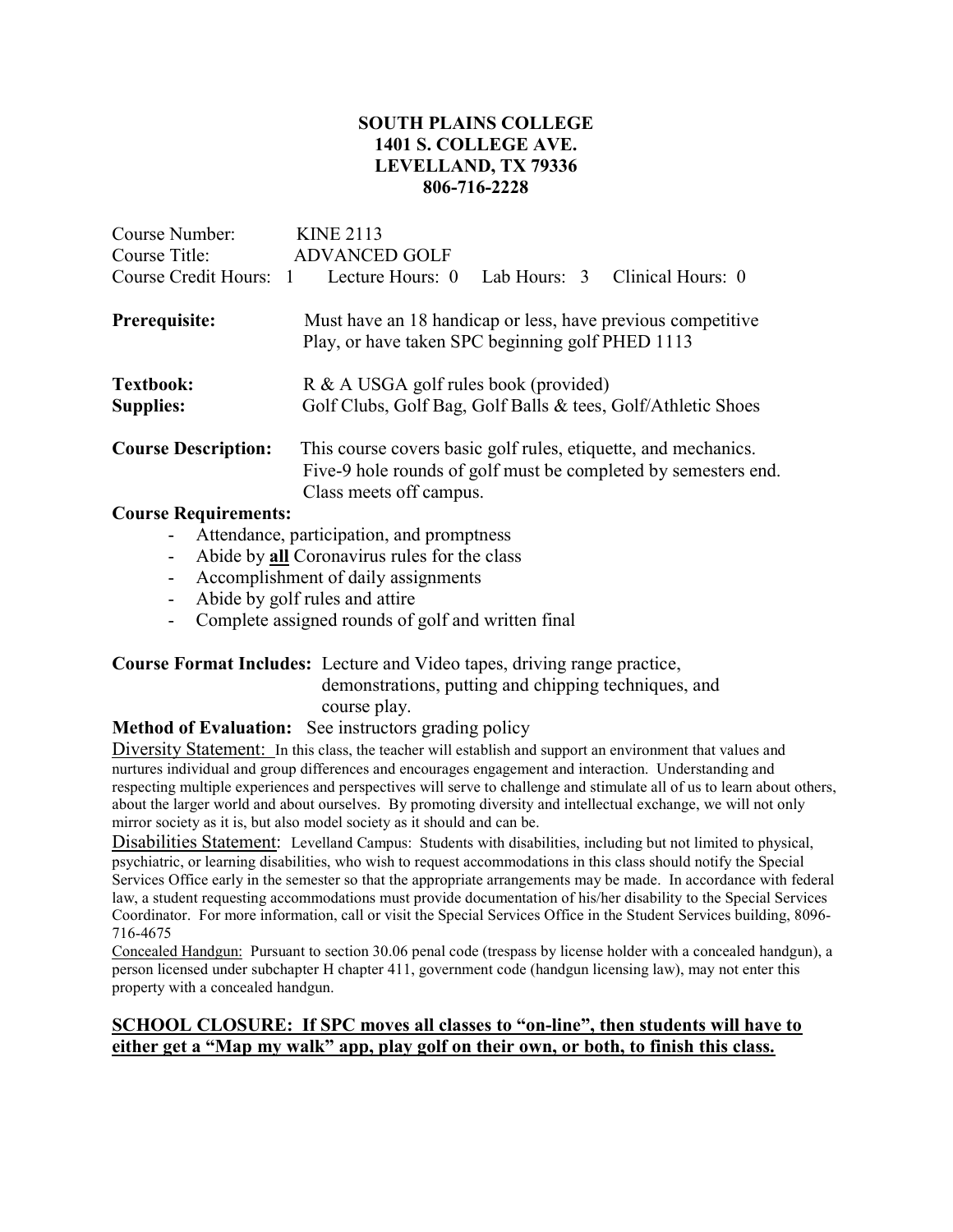### ADVANCED GOLF KINE 2113.001 INSTRUCTOR SYLLABUS

Instructor: Mike Harrison Office: SPC Natatorium Phone: (806)716-2228 E-mail: mharrison@southplainscollege.edu

## METHOD OF EVALUATION:

- Attendance and Participation 70 %
	- a. First absence deducts 4 points from this grade. Each additional absence deducts 8 points from this grade.
	- b. Each tardy deducts 1-8 points from this grade.
	- c. 1 &  $\frac{1}{2}$  hour late is a 6 point deduction.
	- d. Excused absences may be made up. For an absence to be considered excused, the instructor must be told the reason for the absence by the following class period. A student will be dropped on their  $3<sup>rd</sup>$  absence. A student who has two consecutive absences (without instructor notification) or 2 unexcused absences in the first 30 days, (4 weeks), will also be dropped.
	- e. Students must play additional golf or attend another class of Mike Harrison's, to make up a class. The additional 9 hole golf game will not count towards their 5-9's. Last day to make up classes is April 29,2022.
	- f. 1-8 points deducted for corona virus "class rules", violation.
	- g. A tardy may not be made up. Tell the instructor of any reason for an excused tardy. If a student's tardies are a -5 or greater, then the student will be required to take the final.
- Golf course play and etiquette 10%
	- a. This grade is determined by the students etiquette and golf play concepts both during class and outside of class. \*\*\*
	- b. Students play of  $5 9$  hole rounds of golf.
		- Score cards signed and dated on days of play.
		- -20 cards not dated, -20 cards not containing time of play, -40 cards not signed by club attendant or instructor, -10 card not filled out properly, -10 card not turned in within one week of play
		- Cards with no First and Last name will not receive any credit.
		- All score cards turned in by April 29,2022
- Class Report  $-10\%$ 
	- A report on a technique of golf that the student wants to improve
	- a. Must be at least a one page typed report
	- b. Must use at least two articles concerning the skill the student wants to know more about. (Bibliographies must be included at the end of the report).
	- c. The student will teach the class on what they discovered about improving a golf skill.
- Final Exam 10%DATE OF FINAL: May 6-May12 during regular scheduled class Anyone who has fewer than -5 points on their attendance grade, has received a score of 100 on all score cards, and received at least a 70 on their report, is exempt from the final.

LAST DAY TO DROP: April 21,2022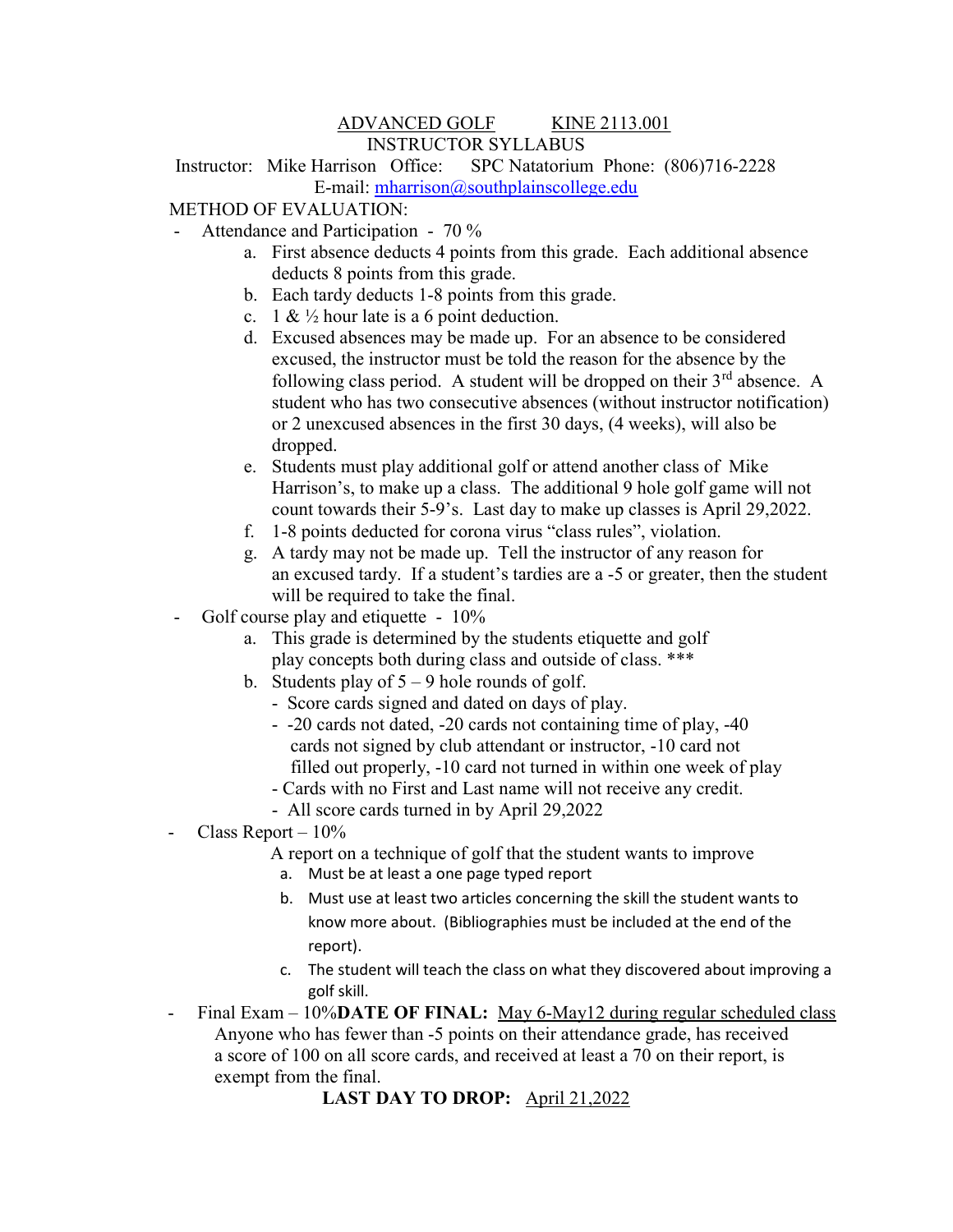### SCHOOL CLOSURE: If SPC moves all classes to "on-line", then students will have to either get a "Map my walk" app, play golf on their own, or both, to finish this class.

## SOUTH PLAINS COLLEGE 1401 S. COLLEGE AVE. LEVELLAND, TX 79336 806-716-2228

| Course Number:             | <b>KINE 2113</b>                                                                                                                                          |  |  |  |
|----------------------------|-----------------------------------------------------------------------------------------------------------------------------------------------------------|--|--|--|
| Course Title:              | <b>ADVANCED Golf</b>                                                                                                                                      |  |  |  |
|                            | <b>Course Credit Hours:</b> 1 Lecture Hours: 0 Lab Hours: 3 Clinical Hours: 0                                                                             |  |  |  |
| Prerequisite:              | Must have an 18 handicap or less, have previous competitive<br>Play, or have taken SPC beginning golf PHED 1113                                           |  |  |  |
| <b>Textbook:</b>           | National Golf Foundation: Easy Way To Learn Golf<br>Rules (provided)                                                                                      |  |  |  |
| <b>Supplies:</b>           | Golf Clubs, Golf Bag, Golf Balls & tees, Golf/Athletic Shoes                                                                                              |  |  |  |
| <b>Course Description:</b> | This course covers basic golf rules, etiquette, and mechanics.<br>Five full rounds of golf must be completed by semesters end.<br>Class meets off campus. |  |  |  |
| Course Requirements.       |                                                                                                                                                           |  |  |  |

#### Course Requirements:

- Attendance, participation, and promptness
- Abide by Coronavirus rules for the class (Anytime a student enters a class room or comes within 6 feet of another student, that student must be properly wearing a mask). Student could be dropped from class, for failure to comply.
- Accomplishment of daily assignments
- Abide by golf rules and attire
- Complete assigned rounds of golf and written final

Course Format Includes: Lecture and Video tapes, driving range practice,

 demonstrations, putting and chipping techniques, and course play.

Method of Evaluation: See instructors grading policy

Diversity Statement: In this class, the teacher will establish and support an environment that values and nurtures individual and group differences and encourages engagement and interaction. Understanding and respecting multiple experiences and perspectives will serve to challenge and stimulate all of us to learn about others, about the larger world and about ourselves. By promoting diversity and intellectual exchange, we will not only mirror society as it is, but also model society as it should and can be.

Disabilities Statement: Levelland Campus: Students with disabilities, including but not limited to physical, psychiatric, or learning disabilities, who wish to request accommodations in this class should notify the Special Services Office early in the semester so that the appropriate arrangements may be made. In accordance with federal law, a student requesting accommodations must provide documentation of his/her disability to the Special Services Coordinator. For more information, call or visit the Special Services Office in the Student Services building, 8096- 716-4675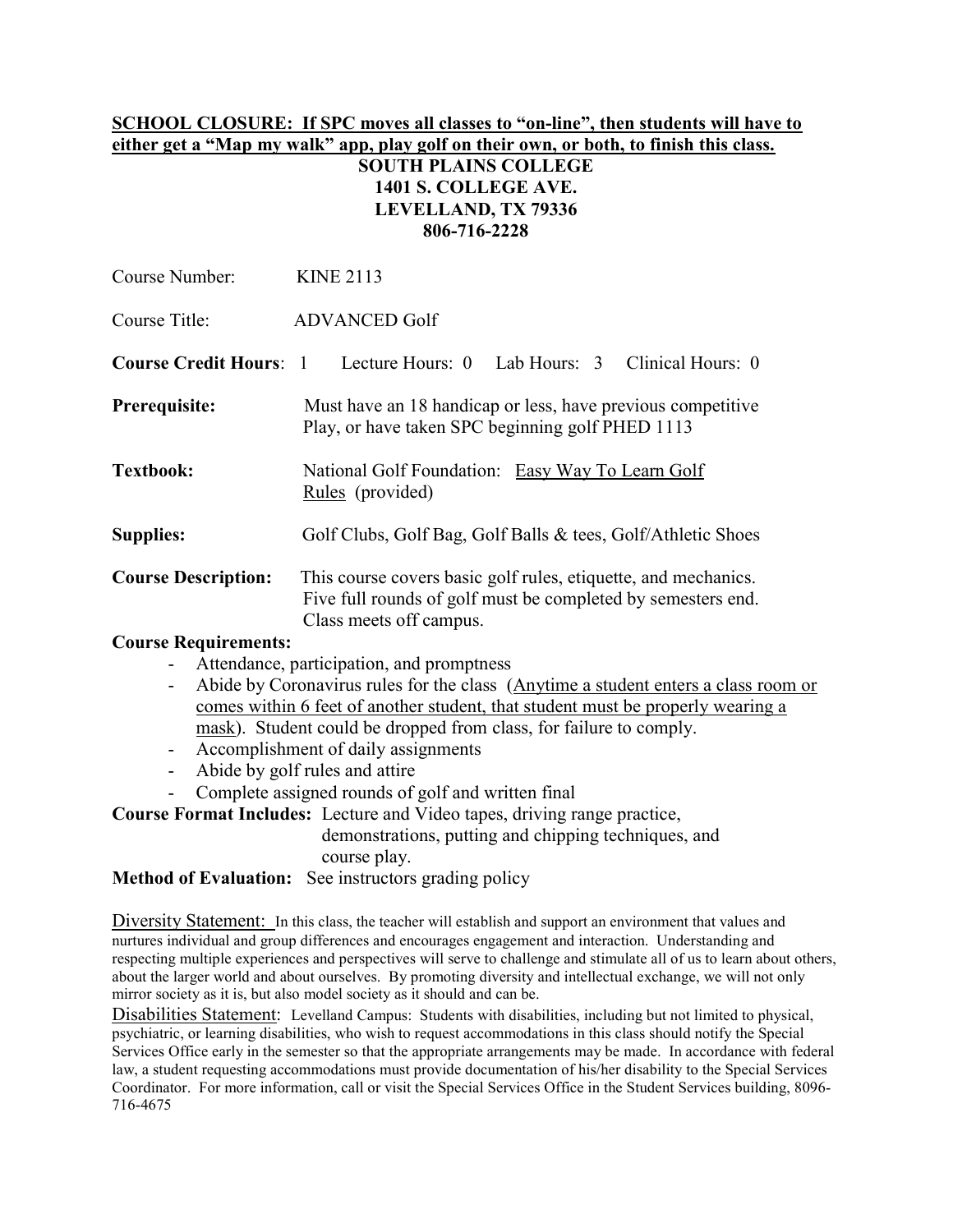Pursuant to section 30.06 penal code (trespass by license holder with a concealed handgun), a person licensed under subchapter H chapter 411, government code (handgun licensing law), may not enter this property with a concealed handgun. AVANCED GOLF KINE 2113

|    | <b>EXPECTED LEARNING OUTCOMES</b>                                                                                                                                                             | <b>EVALUATION</b>                               |
|----|-----------------------------------------------------------------------------------------------------------------------------------------------------------------------------------------------|-------------------------------------------------|
|    | 1. Student will demonstrate knowledge of, and<br>performance of, proper grip, stance, and posture<br>when addressing the golf ball.                                                           | Daily participation &<br>Instructor observation |
|    | 2. Student will apply knowledge gained for the<br>total use of various clubs.                                                                                                                 | Daily participation                             |
|    | 3. Student will demonstrate and execute pre-shot<br>routine, putting, chip and run shots, and various<br>golf swings (quarter, half, and three-quarter swing)<br>needed for the game of golf. | Daily participation                             |
| 4. | Report on golf skill that the student wants to improve.                                                                                                                                       | Research articles                               |
|    | 5. Student will be able to apply the knowledge gained<br>in class to safely play a game of golf, which<br>includes proper use of rules, proper scoring, and<br>total play.                    | Score cards and<br>Final Exam                   |
|    | 6. Students will develop an interest in golf through<br>attending and participating regularly in class.                                                                                       | Daily observation<br>Daily Participation        |

### PHED 2113 ADVANCED GOLF WEEKLY SCHEDULE

#### WEEK 1

- 1. Explanation of Class (Equipment needed, Experience needed, Learning outcomes, Grading policy, etc.).
- 2. Review grip, stance, and swing, and observe class abilities.

### WEEK 2

- 1. Watch the video on "The 8 Step Golf Swing".
- 2. Continue to review swings and practice.

### WEEK 3

1. Continue watching the video on "The 8 Step Golf Swing".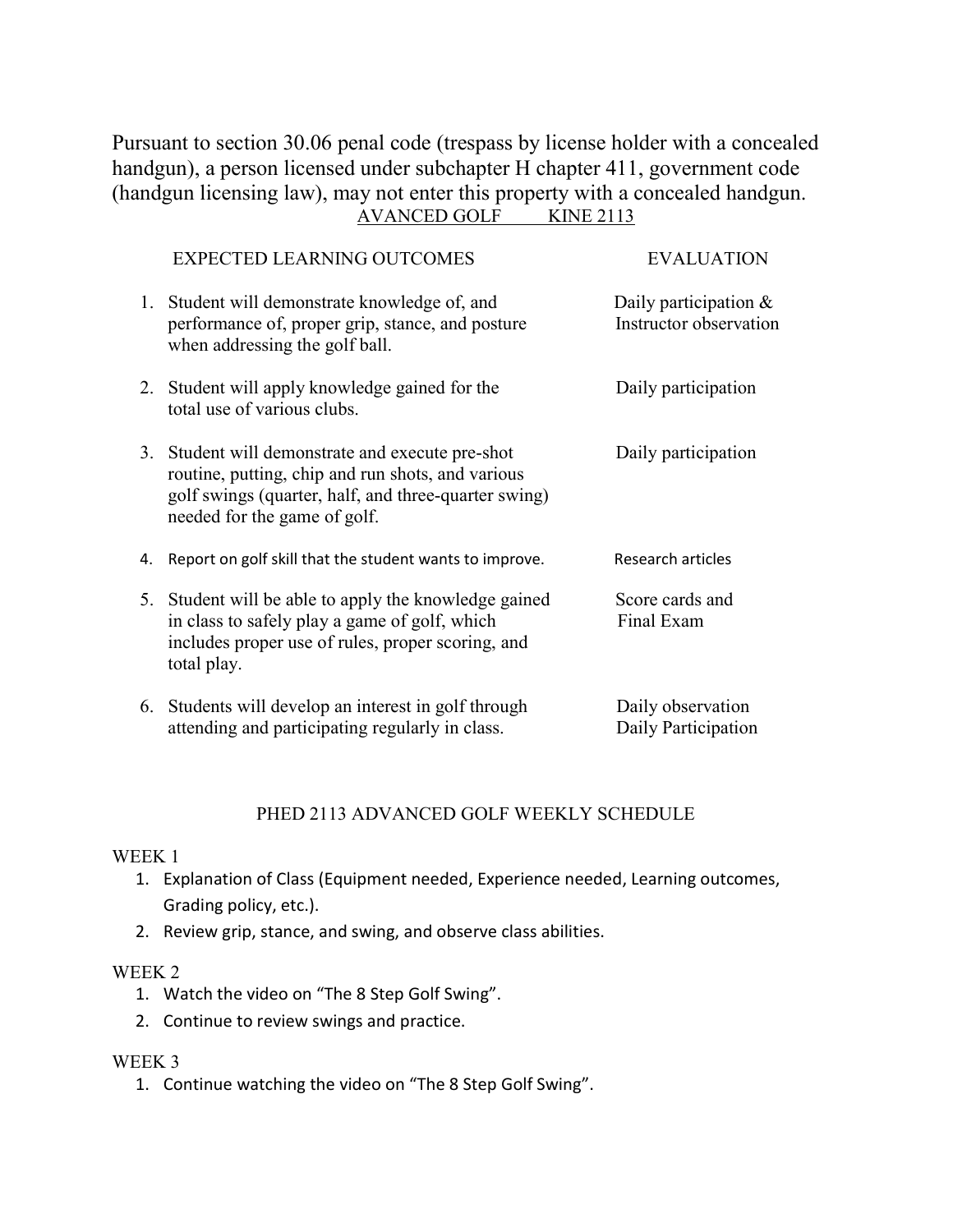2. Continue to practice on problem areas.

## WEEK 4

- 1. Practice putting and begin golf course play
- 2. Warm up and finish first nine hole round of golf.

## WEEK 5

- 1. Show the video, "On The Green Putting Skills and Techniques"
- 2. Practice on the putting green.
- 3. Play 4-5 holes of golf

### WEEK 6

- 1. Show the video "Pitching and Chipping Essentials"
- 2. Practice pitching and chipping

## WEEK 7

- 1. Begin student research papers. Students will explain to the class what they learned from their research.
- 2. After each research paper explanation, allow students to practice what was taught.

## WEEK 8

- 1. Continue research topics and practice.
- 2. Give each student a golf rules book.
- 3. Show the video, "The Rules of Golf".

### WEEK 9

- 1. Divide students into teams according to their abilities.
- 2. Play a golf scramble.

### WEEK 10

- 1. Practice on driving range using irons only.
- 2. Play a round of golf using irons only.

### WEEK 11

- 1. Watch the video, "Strategies and Strokes For Better Bunker Play".
- 2. Practice hitting out of sand traps.
- 3. Play 4-5 holes of golf

### WEEK 12

- 1. Warm up on the driving range and practice putting on the putting green.
- 2. Play a 9 hole round of golf.
- 3. Collect each students golf card and let them know that the instructor has 3 of the 5-9 hole rounds of golf that is needed for the class.